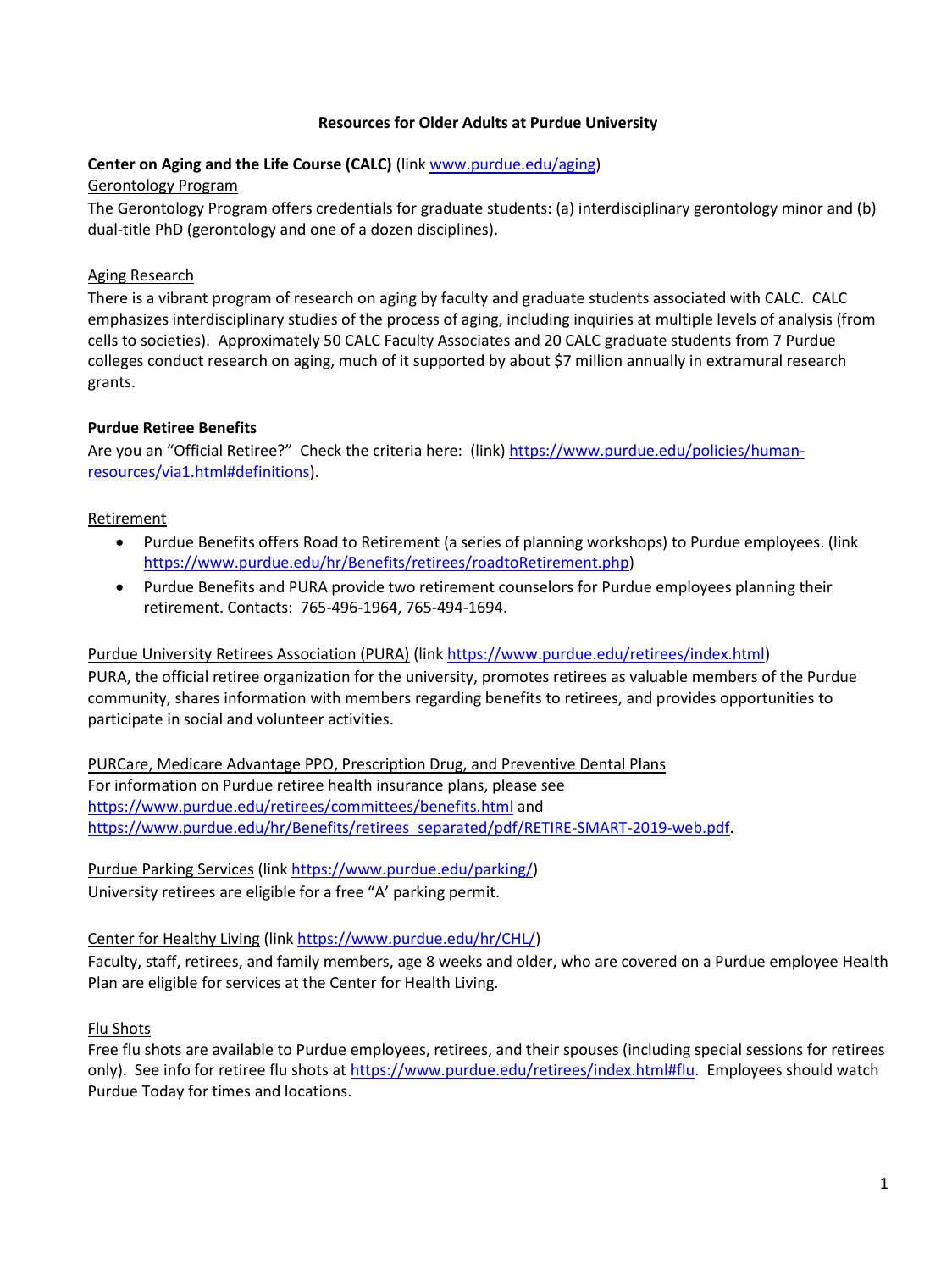# Library Facilities (lin[k https://www.lib.purdue.edu/?q=about/retirees\)](https://www.lib.purdue.edu/?q=about/retirees)

Purdue Retirees may visit the Libraries, check out books, use the Libraries' online databases and journals oncampus, and ask reference questions though the Ask a Librarian service. Official retirees and emeritus faculty may use the Libraries' online databases and journals off-campus using your Purdue Career Account credentials.

### **Faculty-specific Benefits**

### Emeritus Program (Office of the Provost)

The emeritus title is intended to honor those who have produced significant contributions to Purdue University through teaching, research, or engagement. At Purdue University, emeritus faculty can chair or be members of dissertation committees (requires dept. consent). (link

[https://www.purdue.edu/provost/heads/emeritusStatus.html\)](https://www.purdue.edu/provost/heads/emeritusStatus.html)

### Research Refresh (R2, Office of the Provost) (link

[https://www.purdue.edu/provost/faculty/facultyInitiatives/researchRefresh.html\)](https://www.purdue.edu/provost/faculty/facultyInitiatives/researchRefresh.html)

The Research Refresh ( $R^2$ ) program is a competitive, campus-wide program sponsored by the Office of the Provost.  $R^2$  is designed to provide protected time for tenured Associate Professors and Full Professors who would benefit from intense focus to advance their scholarship and reinvigorate their careers. The program will also consider applications from faculty members who are changing the focus of their scholarship.

### Sabbatical Program

Any tenured member of the University faculty of professorial rank is eligible for consideration for sabbatical leave.

# **Age Discrimination & ADA Compliance**

### Office of Institutional Equity (link [https://www.purdue.edu/oie/index.php\)](https://www.purdue.edu/oie/index.php)

The Office of Institutional Equity works with the Purdue University community in implementing and upholding policies and practices that are consistent with federal and state mandates as well as existing University policies regarding equal access, equal employment, and educational opportunity for all persons, without regard to race, religion, color, sex, age, national origin or ancestry, marital status, parental status, sexual orientation, gender identity, gender expression, genetic information, disability, or veteran status.

- Campus Accessibility Guide (link https://www.purdue.edu/disabilityresources/Accessibility Guide.pdf)
- Campus Visitor Accommodations (link [https://www.purdue.edu/disabilityresources/access/visitor\\_accommodations.html\)](https://www.purdue.edu/disabilityresources/access/visitor_accommodations.html)

Disability Resource Center (link [https://www.purdue.edu/disabilityresources/\)](https://www.purdue.edu/disabilityresources/)

• Student Accommodations

### **Research Subject Opportunities**

CALC stimulates research on aging and maintains an Adult Research Subject Registry (subject pool of persons 50 years or older). If you are interested in participating as a research subject, contact: 765-494-9692, [calc@purdue.edu.](mailto:calc@purdue.edu)

The Department of Speech, Language, and Hearing Sciences also maintains a research registry. See here for more information: Link [\(https://www.purdue.edu/hhs/slhs/research/registry.html\)](https://www.purdue.edu/hhs/slhs/research/registry.html)

You can also watch this webpage for research opportunities: [https://www.purdue.edu/newsroom/purduetoday/events/researchers-in-various-studies-looking-for](https://www.purdue.edu/newsroom/purduetoday/events/researchers-in-various-studies-looking-for-participants.html)[participants.html](https://www.purdue.edu/newsroom/purduetoday/events/researchers-in-various-studies-looking-for-participants.html)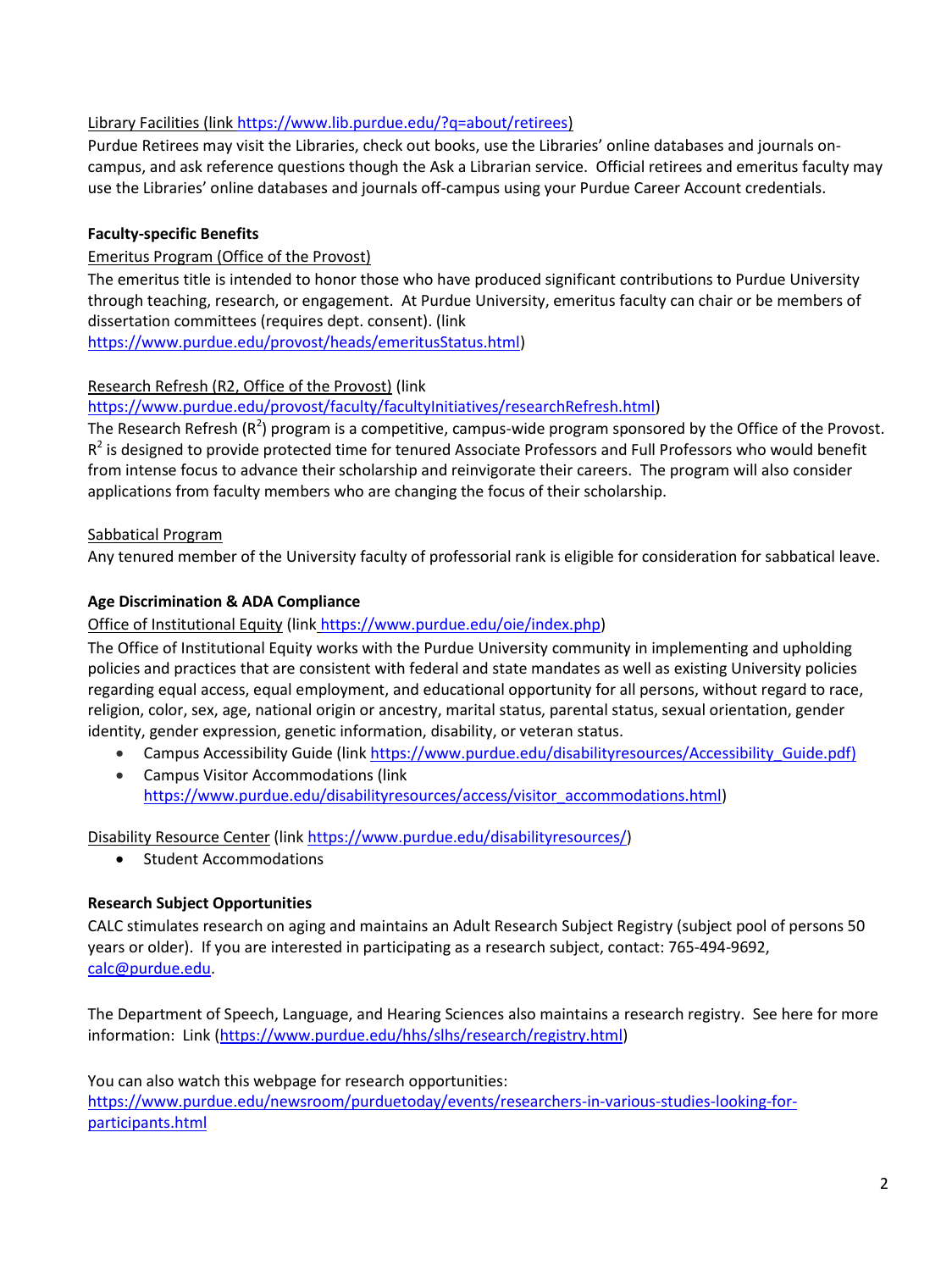The Indiana Clinical and Translational Sciences Institute is a partnership among Indiana University, Purdue University, and Notre Dame University. To sign up to join their volunteer research registry, see here (link: [https://indianactsi.org/community/volunteer/\)](https://indianactsi.org/community/volunteer/).

### **Health and Wellness**

Nursing Center for Family Health (NCFH) (link: [https://www.purdue.edu/hhs/nur/centers-clinics/ncfh/index.html\)](https://www.purdue.edu/hhs/nur/centers-clinics/ncfh/index.html), a nurse-managed clinic initiated by the University School of Nursing in the early 1980s, is located in Lyles-Porter Hall on the West Lafayette campus. Nursing faculty and students provide various health promotion screenings. The cholesterol screening is a lipid profile that includes Total Cholesterol, HDL, LDL, triglycerides, glucose, and a calculated risk ratio. The visit includes a height, weight, BMI, blood pressure check, pulse, and a health and lifestyles review. Skin checks are also available. Purdue retirees are able to have one yearly screening at no cost. Extra screenings throughout the year cost \$40.00. Free retiree basic hearing screenings and flu shots are also offered. People who are not Purdue retirees are eligible for low-cost screenings. Contact: 765-496-0308.

# Adult Fitness Program (AFP) (lin[k https://www.purdue.edu/hhs/hk/ismail/\)](https://www.purdue.edu/hhs/hk/ismail/)

Offered by the A. H. Ismail Center for Health, Exercise, and Nutrition and includes the Silver Sneakers program. Open to the community.

### Cordova Recreational Sports Center (link: [https://www.purdue.edu/recwell/\)](https://www.purdue.edu/recwell/)

Open to anyone on a Purdue health insurance plan or who are Official Retirees and includes the Silver Sneakers program.

### A Matter of Balance

Balance program offered through Purdue Extension.Contact: Lisa Cangany, [lcangany@purdue.edu,765-482-0750.](mailto:lcangany@purdue.edu,765-482-0750)

### Get WalkIN'

Free email-based walking program developed by CALC Faculty Associate Dr. Libby Richards and offered through Purdue Extension on a county-by-county. Contact: Stephanie Woodcox, [swoodcox@purdue.edu.](mailto:swoodcox@purdue.edu)

### Department of Speech, Language, and Hearing Sciences

### M.D. Steer SLHS Clinics

In addition to individual therapeutic services, the clinics also offer a variety of on-and off-site group therapy opportunities, including the Brain Builders group for older adults with cognitive disabilities. Contact: M.D. Steer SLHS Clinics, 765-494-4229.

### M.D. Steer Speech, Language, and Swallowing Clinic

The Speech-Language Clinic offers many programs, including an adult language program for clients with language problems following stroke or other brain injuries, an adult cognitive-communication screening program at a local skilled nursing facility, and voice therapy in conjunction with area physicians. Contact: M.D. Steer SLHS Clinics, 765-494-4229.

### M.D. Steer Audiology Clinic

Services include hearing testing for patients of all ages, counseling, and appropriate referrals. The Clinic also dispenses hearing aids and assistive listening devices. Contact: M.D. Steer SLHS Clinics, 765-494-4229.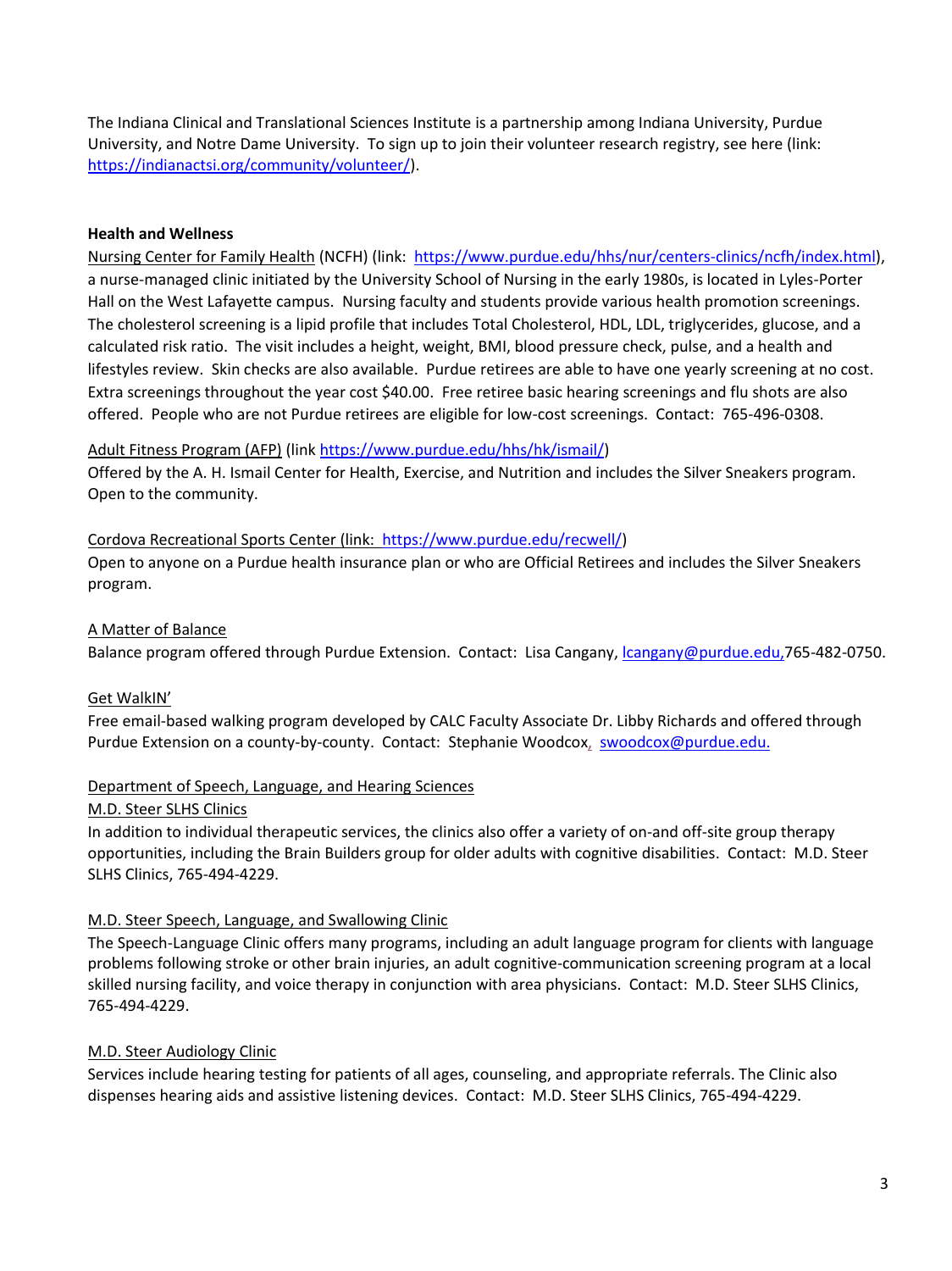# Purdue Motor Speech Lab

 Parkinson's Support Group (link [https://www.purdue.edu/hhs/motorspeechlab/for-people-with](https://www.purdue.edu/hhs/motorspeechlab/for-people-with-parkinson-disease/)[parkinson-disease/\)](https://www.purdue.edu/hhs/motorspeechlab/for-people-with-parkinson-disease/)

# Purdue Aphasia Group

• Aphasia Support Group (lin[k https://www.aphasia.org/site/purdue-aphasia-group/\)](https://www.aphasia.org/site/purdue-aphasia-group/).

### **Leisure Activities**

Purdue Convocations (lin[k https://www.purdue.edu/convocations/tickets/\)](https://www.purdue.edu/convocations/tickets/)

Senior Discount on select programs, including the PMO Christmas Show, Purdue Theater productions, and on the Pick Five option.

# **Educational Needs**

### Span Plan Nontraditional Student Services (lin[k https://www.purdue.edu/spanplan/\)](https://www.purdue.edu/spanplan/)

Span Plan Nontraditional Student Services offers an array of support services for nontraditional undergraduate students at Purdue University. The program, based on the belief that learning is a lifelong endeavor, provides services that positively impact the personal, academic, and career success of undergraduate nontraditional students.

# Road Scholar

Formerly know as Elderhostel, Road Scholar occasionally partners with Purdue Conferences to provide educational programs for older adults. Contact: Nick Bonora, Director, Purdue Conferences, [nbonora@purdue.edu.](mailto:nbonora@purdue.edu)

### Back to Class (link

[https://giving.purdue.edu/s/1461/campaign/mbp19/home.aspx?sid=1461&gid=1010&pgid=10065\)](https://giving.purdue.edu/s/1461/campaign/mbp19/home.aspx?sid=1461&gid=1010&pgid=10065)

Back to Class is an educational program offered by the University Development Office to members of the President's Council, a giving level of \$1000 or more per year, in which university faculty present their research.

### Wabash Area Lifelong Learning Association (WALLA) (link [http://wallaonline.org/\)](http://wallaonline.org/)

WALLA is a non-profit educational association affiliated with Road Scholar and Purdue University. WALLA welcomes anyone 50 and older, living in Tippecanoe County or in neighboring counties who enjoys learning in a non-threatening, fun, and stimulating environment. Presenters include Purdue faculty and WALLA members.

The Division of Financial Aid (link: [https://www.purdue.edu/dfa/types-of-aid/free-money/SeniorCitizens.pdf\)](https://www.purdue.edu/dfa/types-of-aid/free-money/SeniorCitizens.pdf) offers half-price university tuition for retired individuals aged 60 and older.

PURA Spring Conference (link [https://www.purdue.edu/retirees/index.html\)](https://www.purdue.edu/retirees/index.html) A day-long program for Purdue retirees offering speakers, demonstrations, panels, and vendors.

### Honors College Summer Mini Courses

Open to the community. Contact: Leighton Buntain, 765-496-3093, [buntain@purdue.edu.](mailto:buntain@purdue.edu)

### Purdue Grandparents University (lin[k https://www.purdue.edu/conferences/events/gpu/index.php\)](https://www.purdue.edu/conferences/events/gpu/index.php)

Purdue Conferences and the Purdue Alumni Association welcome grandparents and their grandchildren ages 7–14 for an intergenerational learning experience at Grandparents University® (GPU). During this immersive two-day experience, participants choose a major, attend classes, eat in a dining court, and "graduate" with a certificate in their chosen field.